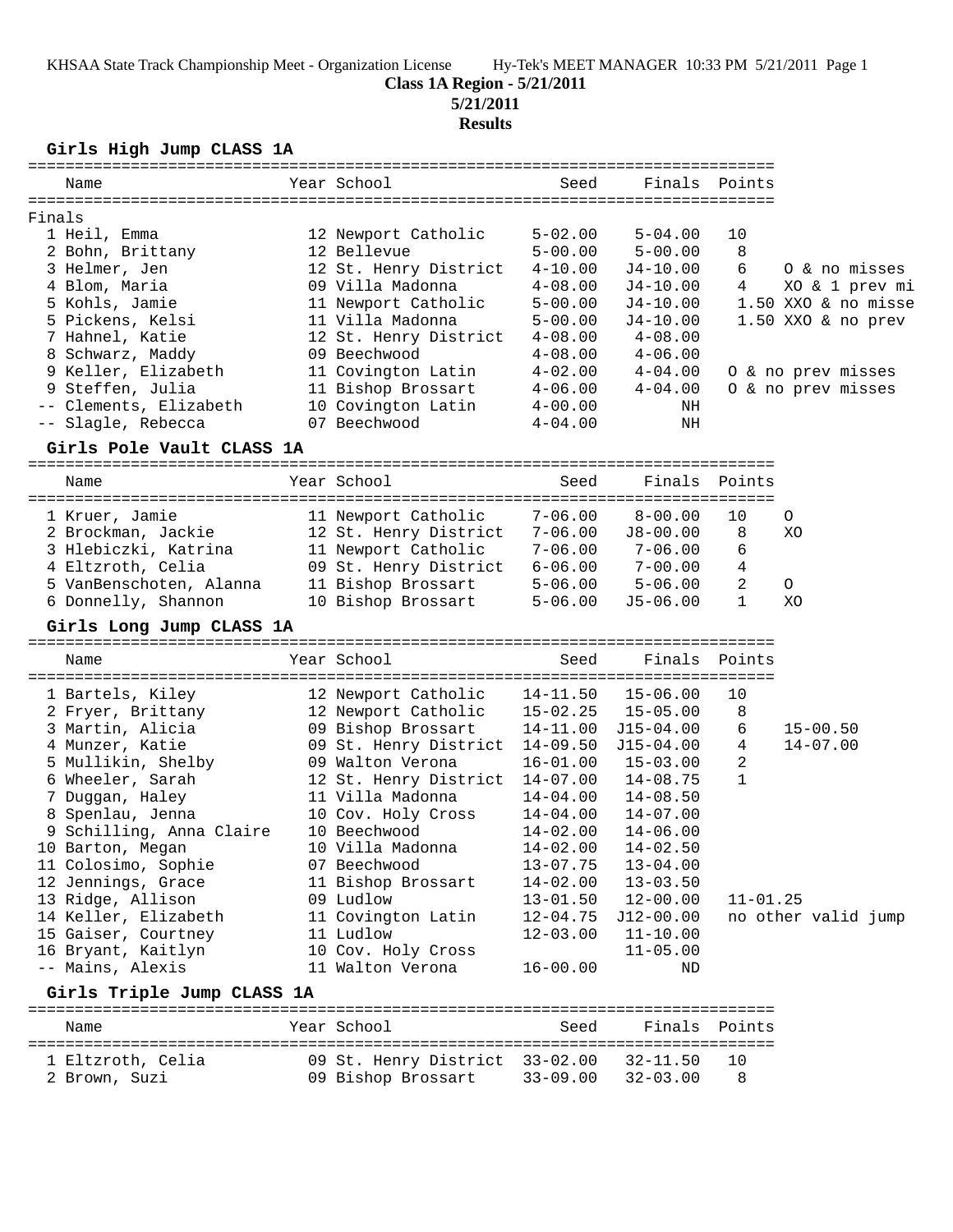**Class 1A Region - 5/21/2011**

**5/21/2011**

**Results**

### **....Girls Triple Jump CLASS 1A**

| 3 Schmidt, Kiersten      |  | $31 - 02.50$                                                                                                                                                                                                                                                               | $31 - 09.50$ | 6              |
|--------------------------|--|----------------------------------------------------------------------------------------------------------------------------------------------------------------------------------------------------------------------------------------------------------------------------|--------------|----------------|
| 4 Burke, Meghan          |  | $31 - 07.50$                                                                                                                                                                                                                                                               | $31 - 08.75$ | 4              |
| 5 Kohls, Jamie           |  | $32 - 00.50$                                                                                                                                                                                                                                                               | $31 - 07.00$ | $\overline{2}$ |
| 6 Reynolds, Mindi        |  | $31 - 01.00$                                                                                                                                                                                                                                                               | $31 - 06.50$ | $\mathbf{1}$   |
| 7 Fryer, Brittany        |  | $31 - 10.00$                                                                                                                                                                                                                                                               | $31 - 01.75$ |                |
| 8 Schilling, Anna Claire |  | $29 - 09.50$                                                                                                                                                                                                                                                               | $29 - 09.75$ |                |
| 9 Colosimo, Sophie       |  | $30 - 10.00$                                                                                                                                                                                                                                                               | $29 - 08.75$ |                |
| 10 Duggan, Haley         |  | $30 - 05.75$                                                                                                                                                                                                                                                               | $29 - 02.00$ |                |
| 11 Miller, Katie         |  | $30 - 07.00$                                                                                                                                                                                                                                                               | $28 - 09.00$ |                |
| 12 Spenlau, Jenna        |  | $31 - 02.00$                                                                                                                                                                                                                                                               | $28 - 01.25$ |                |
| 13 Jennings, Grace       |  | $28 - 06.00$                                                                                                                                                                                                                                                               | $27 - 08.75$ |                |
| 14 Ridge, Allison        |  | $27 - 08.00$                                                                                                                                                                                                                                                               | $26 - 08.50$ |                |
| 15 Gaiser, Courtney      |  | $25 - 07.50$                                                                                                                                                                                                                                                               | $26 - 03.00$ |                |
| 16 Bryant, Kaitlyn       |  |                                                                                                                                                                                                                                                                            | $25 - 06.00$ |                |
|                          |  | 12 Walton Verona<br>10 St. Henry District<br>11 Newport Catholic<br>12 Bellevue<br>12 Newport Catholic<br>10 Beechwood<br>07 Beechwood<br>11 Villa Madonna<br>11 Villa Madonna<br>10 Cov. Holy Cross<br>11 Bishop Brossart<br>09 Ludlow<br>11 Ludlow<br>10 Cov. Holy Cross |              |                |

## **Girls Shot Put CLASS 1A**

================================================================================ Name Year School Seed Finals Points ================================================================================ 1 McCarthy, Brianna 12 Beechwood 36-10.00 36-01.00 10 2 Lukens, Abbie 09 Newport Catholic 33-09.00 35-11.00 8 3 Gruenschlaeger, Liz 11 Newport Catholic 37-01.50 34-05.00 6 4 Dumaine, Lauren 10 Villa Madonna 32-04.00 32-08.00 4 5 Helmer, Jen 12 St. Henry District 35-09.00 32-07.00 2 6 Britt, Felicity 12 Bishop Brossart 31-05.00 32-05.50 1 7 Miller, Lauren 11 Beechwood 32-10.00 32-03.00 8 Schulte, Erin 11 St. Henry District 32-05.25 31-03.50 9 Ashcraft, Kristen 10 Ludlow 29-09.00 29-10.00 10 Kidney, Becca 12 Bishop Brossart 28-06.00 28-02.00 11 Stansberry, Jade 11 Ludlow 28-08.50 27-11.00 12 Zwick, Heidi 10 Walton Verona 28-07.00 27-09.00 13 McIntyre, Taylor 12 Bellevue 29-02.00 27-07.50 14 Yocom, Kimberly 12 Villa Madonna 25-01.00 26-06.00 15 Rowland, Morgan 12 Bellevue 26-01.00 24-01.00 16 Albers, Shelby 11 Walton Verona 25-03.00 23-03.00 17 Roach, Ann 09 Calvary Christian 21-08.00 20-09.00 18 Thelen, Malory 11 Covington Latin 21-00.00 20-06.50 19 Cain, Hannah 11 Covington Latin 21-05.00 18-03.50

### **Girls Discus Throw CLASS 1A**

| Name                  | Year School           | Seed       | Finals     | Points         |
|-----------------------|-----------------------|------------|------------|----------------|
| 1 McCarthy, Brianna   | 12 Beechwood          | $121 - 11$ | $123 - 04$ | 10             |
| 2 Gruenschlaeger, Liz | 11 Newport Catholic   | $105 - 03$ | $104 - 10$ | 8              |
| 3 Stansberry, Jade    | 11 Ludlow             | $96 - 04$  | $104 - 09$ | 6              |
| 4 Britt, Felicity     | 12 Bishop Brossart    | $104 - 05$ | $104 - 02$ | 4              |
| 5 Buchanan, Ally      | 12 Newport Catholic   | $99 - 06$  | $102 - 02$ | $\overline{2}$ |
| 6 Miller, Lauren      | 11 Beechwood          | $95 - 08$  | $99 - 02$  |                |
| 7 Dumaine, Lauren     | 10 Villa Madonna      | $95 - 08$  | $98 - 01$  |                |
| 8 Helmer, Jen         | 12 St. Henry District | $97 - 09$  | $92 - 03$  |                |
| 9 McIntyre, Taylor    | 12 Bellevue           | $62 - 09$  | $88 - 07$  |                |
| 10 Kidney, Becca      | 12 Bishop Brossart    | $96 - 02$  | $88 - 01$  |                |
| 11 Zwick, Heidi       | 10 Walton Verona      | $87 - 02$  | $86 - 03$  |                |
| 12 Vagedes, Liz       | 11 St. Henry District | $89 - 09$  | $81 - 10$  |                |
|                       |                       |            |            |                |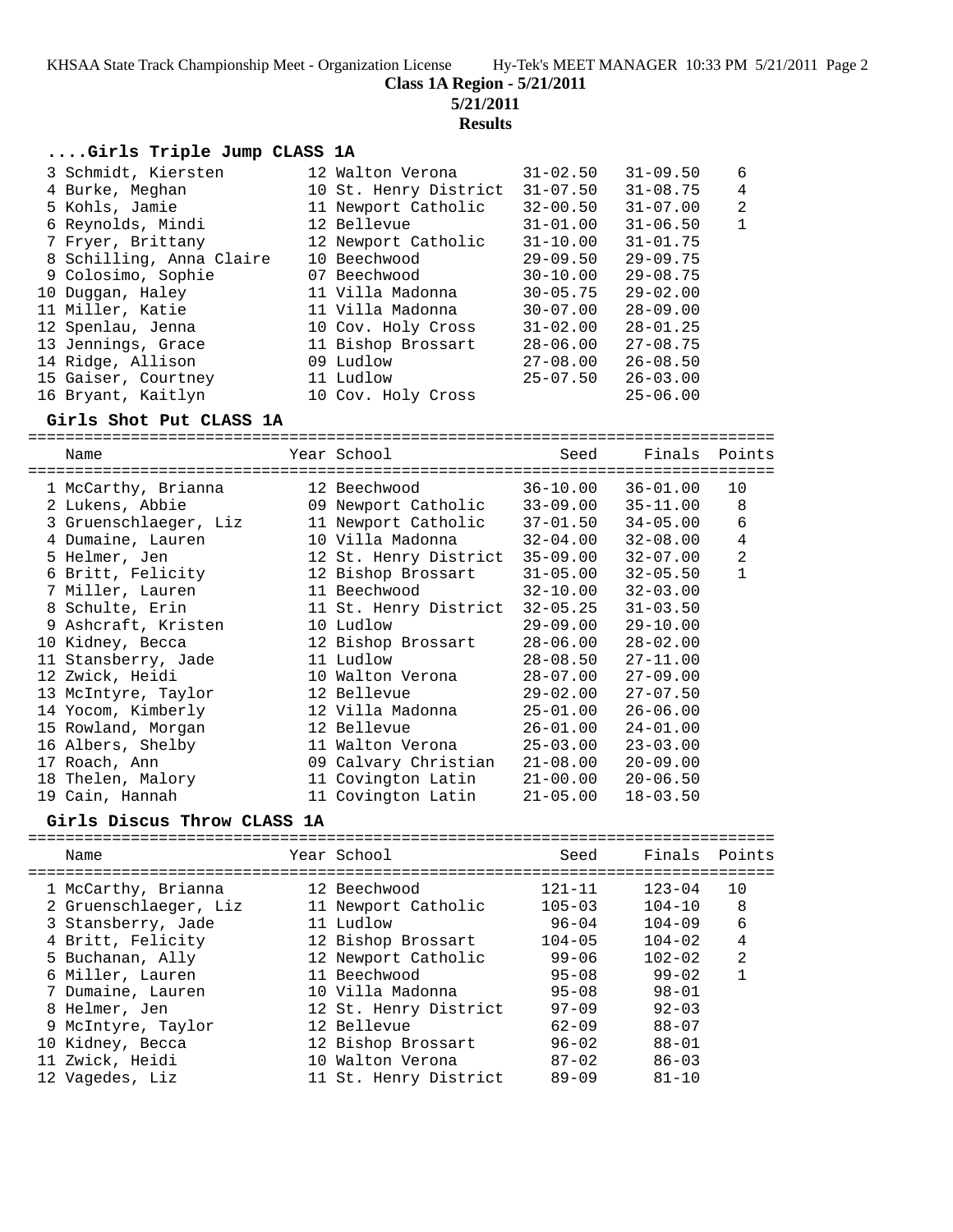**Class 1A Region - 5/21/2011**

**5/21/2011**

**Results**

### **....Girls Discus Throw CLASS 1A**

| 13 Albers, Shelby  | 11 Walton Verona     | $78 - 03$    | $74 - 04$ |
|--------------------|----------------------|--------------|-----------|
| 14 Yocom, Kimberly | 12 Villa Madonna     | $75 - 04$    | $71 - 10$ |
| 15 Rowland, Morgan | 12 Bellevue          | $69 - 09$    | $70 - 10$ |
| 16 Thelen, Malory  | 11 Covington Latin   | $65 - 06$    | $51 - 04$ |
| 17 Roach, Ann      | 09 Calvary Christian | $52 - 08.50$ | $51 - 01$ |
| 18 Cain, Hannah    | 11 Covington Latin   | $44 - 10$    | $49 - 10$ |

#### **Boys High Jump CLASS 1A**

================================================================================

 Name Year School Seed Finals Points ================================================================================

| 1 Aldridge, Craig   | 10 St. Henry District | $6 - 04.00$ | J5-10.00 | 10 | 0 & no misses        |
|---------------------|-----------------------|-------------|----------|----|----------------------|
| 2 Brockman, Brandon | 12 Walton Verona      | $6 - 02.00$ | J5-10.00 | 8  | XO & no misses       |
| 3 Romito, Justin    | 11 Newport Catholic   | $5 - 10.00$ | J5-10.00 | 6  | XO & 1 prev mi       |
| 4 Schmitt, Sam      | 12 Walton Verona      | $5 - 10.00$ | J5-08.00 |    | 0 & no prev mi       |
| 4 Fangman, Tyler    | 12 Beechwood          | $5 - 06.00$ | J5-08.00 | 3  | 0 & no prev mi       |
| 6 Eibel, Austin     | 10 St. Henry District | $5 - 04.00$ | J5-08.00 |    | XO & no prev m       |
| 7 Hartig, Corey     | 12 Bishop Brossart    | $5 - 04.00$ | J5-08.00 |    | XO & 1 prev miss     |
| 8 Cruse, Corey      | 11 Beechwood          | $5 - 06.00$ | 5-06.00  |    | 0 & 1 prev miss      |
| 9 Klear, Andrew     | 12 Bishop Brossart    | $5 - 08.00$ | J5-06.00 |    | XXO & no prev misses |
|                     |                       |             |          |    |                      |

#### **Boys Pole Vault CLASS 1A**

================================================================================ Name Year School Seed Finals Points

| name               | rear scnooi                    | seea         | Finais Points |     |               |
|--------------------|--------------------------------|--------------|---------------|-----|---------------|
| 1 Haacke, Zach     | 11 St. Henry District 12-00.00 |              | $10 - 00.00$  | -10 |               |
| 2 Burkhardt, Simon | 11 Bishop Brossart 9-06.00     |              | $9 - 06.00$   |     | Same # Misses |
| 2 Schaefer, Sam    | 11 Newport Catholic            | $10 - 06.00$ | $9 - 06.00$   | -7  | Same # Misses |
| 4 Cawley, Shaun    | 11 St. Henry District          | 8-00.00      | $8 - 06.00$   | 4   |               |
| 5 Frey, Austin     | 10 Bishop Brossart             | $9 - 00.00$  | $8 - 00.00$   | -2  |               |
| 6 Hardt, Nick      | 09 Newport Catholic            | $7 - 06.00$  | $6 - 06.00$   |     |               |

#### **Boys Long Jump CLASS 1A**

================================================================================ Name Year School Seed Finals Points ================================================================================ 1 Vocke, Cameron 11 Beechwood 20-04.00 20-06.75 10 2 Edmondson, Blake 11 Williamstown 18-09.50 20-04.00 8 3 Brockman, Brandon 12 Walton Verona 20-05.75 20-01.00 6 4 Schmitt, Sam 12 Walton Verona 19-01.75 20-00.25 4 5 Cawley, Shaun 11 St. Henry District 19-02.00 19-05.25 2 6 Hartig, Jake 10 Bishop Brossart 20-09.50 19-00.50 1 7 Aldridge, Craig 10 St. Henry District 19-10.00 18-05.00 8 Tomlinson, Harry 12 Beechwood 18-04.00 17-06.50 9 Blewett, Mitchell 10 Covington Latin 17-08.50 17-06.25 10 Berkemeyer, Drew 09 Bishop Brossart 17-10.00 16-09.00 11 King, Derrick 12 Williamstown 17-03.50 16-07.00 12 Bailey, Kyle 11 Cov. Holy Cross 14-00.00 15-10.75 13 Engleman, Joey 10 Cov. Holy Cross 15-02.00 14-05.25 **Boys Triple Jump CLASS 1A** ================================================================================

| Name             | Year School  | Seed                 | Finals Points |  |
|------------------|--------------|----------------------|---------------|--|
| 1 Vocke, Cameron | 11 Beechwood | 40-07.50 42-09.00 10 |               |  |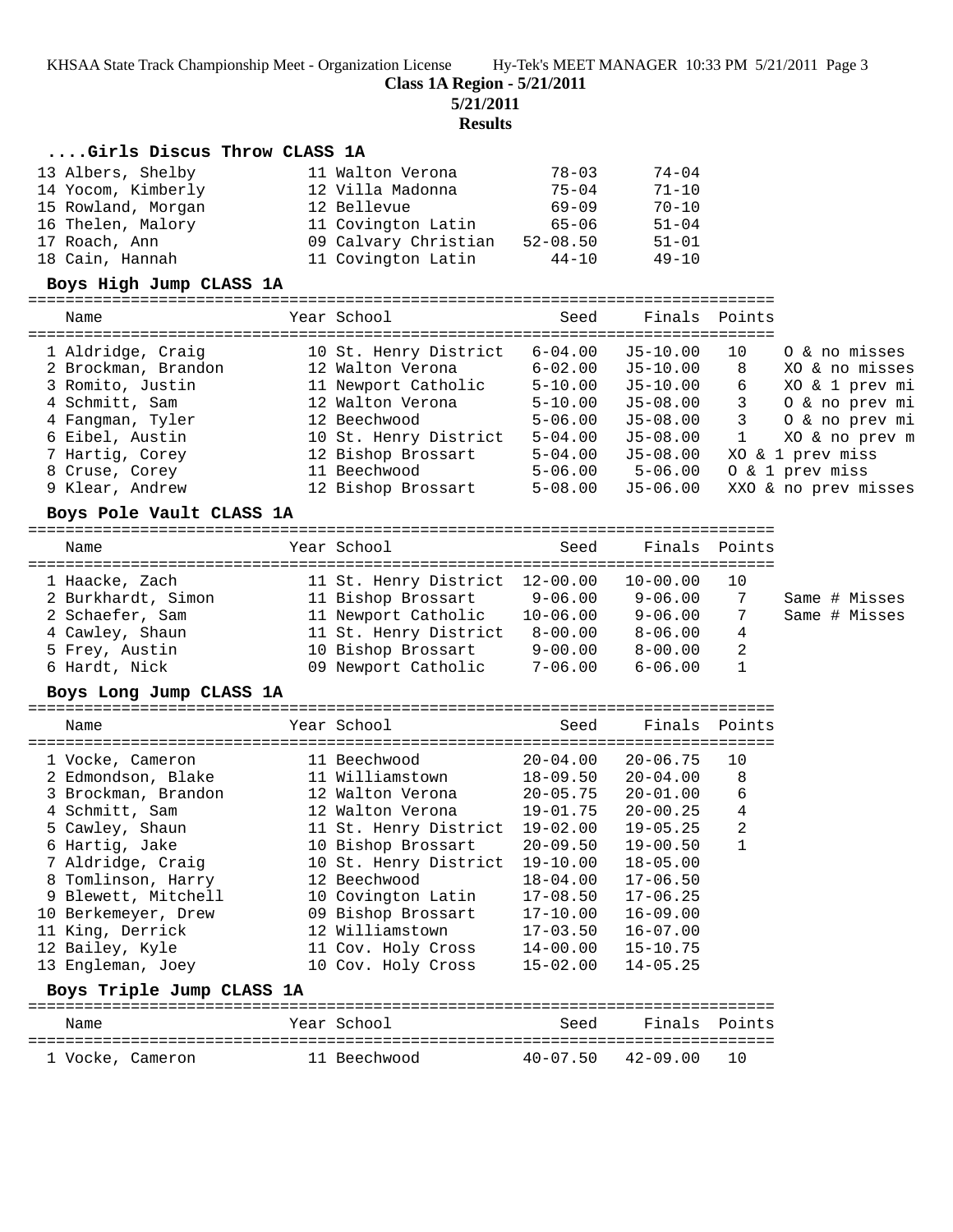**Class 1A Region - 5/21/2011**

**5/21/2011**

**Results**

## **....Boys Triple Jump CLASS 1A**

| 2 Edmondson, Blake   | 11 Williamstown       | $38 - 09.00$ | $40 - 08.00$ | 8            | 2nd best jump |
|----------------------|-----------------------|--------------|--------------|--------------|---------------|
| 3 Aldridge, Craig    | 10 St. Henry District | $41 - 05.50$ | $J40-08.00$  | 6            | 2nd best jump |
| 4 Schmitt, Sam       | 12 Walton Verona      | $39 - 11.00$ | $40 - 07.00$ | 4            |               |
| 5 Cawley, Shaun      | 11 St. Henry District | $39 - 03.50$ | $39 - 06.00$ | 2            |               |
| 6 Luensman, Alec     | 12 Villa Madonna      | $39 - 11.50$ | $39 - 05.00$ | $\mathbf{1}$ |               |
| 7 Hartig, Jake       | 10 Bishop Brossart    | 39-01.50     | $39 - 00.00$ |              |               |
| 8 Dettmer, Matt      | 11 Newport Catholic   | $37 - 03.00$ | $37 - 06.50$ |              |               |
| 9 Tomlinson, Harry   | 12 Beechwood          | $38 - 01.50$ | $36 - 09.50$ |              |               |
| 10 Hartig, Corey     | 12 Bishop Brossart    | $37 - 09.50$ | $36 - 02.50$ |              |               |
| 11 King, Derrick     | 12 Williamstown       | $35 - 11.00$ | $34 - 08.50$ |              |               |
| 12 Turner, Seth      | 11 Walton Verona      | $33 - 03.00$ | $34 - 07.00$ |              |               |
| 13 Engleman, Joey    | 10 Cov. Holy Cross    | $35 - 00.00$ | $32 - 04.50$ |              |               |
| 14 Connelly, Brendan | 10 Covington Latin    | $29 - 02.50$ | $30 - 03.00$ |              |               |
| 15 Banks, Trevor     | 09 Bellevue           | $28 - 01.00$ | $28 - 04.50$ |              |               |

## **Boys Shot Put CLASS 1A**

| Name                                                                                                                                                                                                   | Year School                                                                                                                                                                | Seed                                                                                                                                                 | Finals Points                                                                                                                                                |                                        |
|--------------------------------------------------------------------------------------------------------------------------------------------------------------------------------------------------------|----------------------------------------------------------------------------------------------------------------------------------------------------------------------------|------------------------------------------------------------------------------------------------------------------------------------------------------|--------------------------------------------------------------------------------------------------------------------------------------------------------------|----------------------------------------|
| 1 Nellis, Jay<br>2 Thoerner, Tony<br>3 Hering, Jason<br>4 Sanders, Nick<br>5 Paolucci, John<br>6 Kirk, Jake                                                                                            | 11 Dayton<br>12 Beechwood<br>12 Bishop Brossart<br>11 Cov. Holy Cross<br>11 Newport Catholic 37-10.00<br>12 Newport                                                        | 44-07.00<br>$43 - 00.50$<br>$40 - 06.50$ $40 - 10.50$<br>37-00.00<br>$38 - 05.00$                                                                    | $45 - 00.00$<br>$41 - 01.00$<br>$39 - 11.00$<br>$39 - 02.00$<br>$37 - 02.50$                                                                                 | 10<br>8<br>6<br>4<br>2<br>$\mathbf{1}$ |
| 7 Turner, Chris<br>8 Verkamp, Drew<br>9 Oroke, Jamie<br>10 Schoultheis, Noah<br>11 Haire, Nick<br>12 Seibert, Josh<br>13 Hellmann, David<br>14 Baker, Evan<br>15 Feldman, Patrick<br>16 Bolin, Michael | 11 Villa Madonna<br>11 Beechwood<br>12 Newport<br>09 Dayton<br>10 Bellevue<br>11 Bishop Brossart<br>10 St. Henry District<br>10 Ludlow<br>11 Newport Catholic<br>11 Ludlow | $36 - 01.00$<br>$33 - 08.00$<br>36-01.00<br>$34 - 07.00$<br>$33 - 10.00$<br>33-09.00<br>$33 - 02.50$<br>$34 - 01.00$<br>$33 - 07.00$<br>$33 - 11.00$ | $36 - 11.00$<br>$36 - 03.00$<br>$35 - 07.00$<br>$35 - 02.00$<br>$34 - 03.50$<br>$33 - 06.00$<br>$33 - 04.00$<br>$33 - 02.50$<br>$33 - 01.00$<br>$32 - 03.00$ |                                        |
| 17 Cawley, Kevin<br>18 Adams, Kelvin<br>19 Tingley, Evan<br>20 Roach, James                                                                                                                            | 09 St. Henry District<br>12 Cov. Holy Cross<br>11 Villa Madonna<br>11 Calvary Christian                                                                                    | $32 - 00.00$<br>$31 - 00.00$<br>$26 - 03.00$ $25 - 10.00$<br>25-00.00                                                                                | $30 - 10.00$<br>$26 - 02.00$<br>$24 - 10.00$                                                                                                                 |                                        |

## **Boys Discus Throw CLASS 1A**

| Name                                                                                                                                                                                                                  | Year School                                                                                                                                                                                                   | Seed                                                                                                                                               | Finals Points                                                                                                                                    |                        |          |
|-----------------------------------------------------------------------------------------------------------------------------------------------------------------------------------------------------------------------|---------------------------------------------------------------------------------------------------------------------------------------------------------------------------------------------------------------|----------------------------------------------------------------------------------------------------------------------------------------------------|--------------------------------------------------------------------------------------------------------------------------------------------------|------------------------|----------|
| 1 Hering, Jason<br>2 Thoerner, Tony<br>3 Hellmann, David<br>4 Nellis, Jay<br>5 Kohrs, Nick<br>6 Anderson, Andre<br>7 Paolucci, John<br>8 Sanders, Nick<br>9 Middendorf, Daniel<br>10 Turner, Chris<br>11 Babb, Justin | 12 Bishop Brossart<br>12 Beechwood<br>10 St. Henry District<br>11 Dayton<br>12 Newport Catholic<br>08 Newport<br>11 Newport Catholic<br>11 Cov. Holy Cross<br>10 Beechwood<br>11 Villa Madonna<br>10 Bellevue | $124 - 08$<br>$123 - 03$<br>$110 - 02$<br>$125 - 04$<br>$113 - 00$<br>$03 - 06.50$<br>$99 - 09$<br>$107 - 00$<br>96-08<br>$102 - 03$<br>$104 - 06$ | $125 - 05$<br>$121 - 01$<br>$116 - 07$<br>$112 - 06$<br>$109 - 00$<br>J109-00<br>$108 - 01$<br>$102 - 00$<br>$97 - 01$<br>$96 - 06$<br>$92 - 06$ | 10<br>8<br>6<br>4<br>2 | 21<br>2r |
|                                                                                                                                                                                                                       |                                                                                                                                                                                                               |                                                                                                                                                    |                                                                                                                                                  |                        |          |

nd best throw

nd best throw